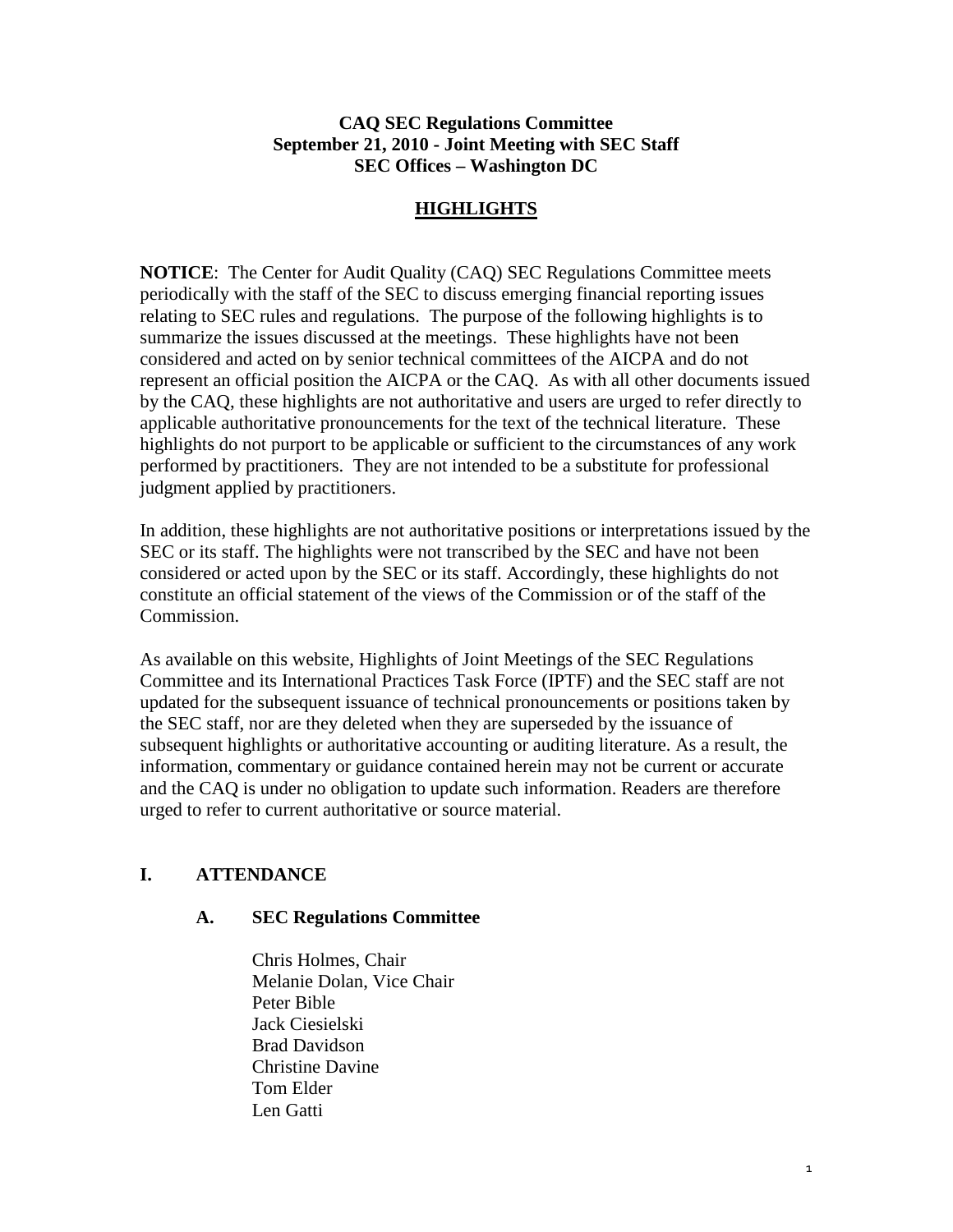Bridgette Hodges Jeff Lenz Steve Meisel Scott Pohlman Amy Ripepi Tom Weirich Don Zakrowski

### **B. Securities and Exchange Commission**

## *Division of Corporation Finance*

Wayne Carnall, Chief Accountant Craig Olinger, Deputy Chief Accountant Mark Kronforst, Deputy Chief Accountant Angela Crane, Associate Chief Accountant Jill Davis, Associate Chief Accountant Louise Dorsey, Associate Chief Accountant Michael Fay, Associate Chief Accountant Todd Hardiman, Associate Chief Accountant Stephanie Hunsaker, Associate Chief Accountant Leslie Overton, Associate Chief Accountant Michael Stehlik, Assistant Chief Accountant Angela Andrews, Academic Fellow Mark Green, Senior Special Counsel Nasreen Mohammed, Assistant Chief Accountant

#### **C. Office of Interactive Data**

Jeff Naumann, Assistant Director

#### **D. Center for Audit Quality**

Annette Schumacher Barr

### **E. Guests**

Carolyn Clemmings, E&Y John May, PwC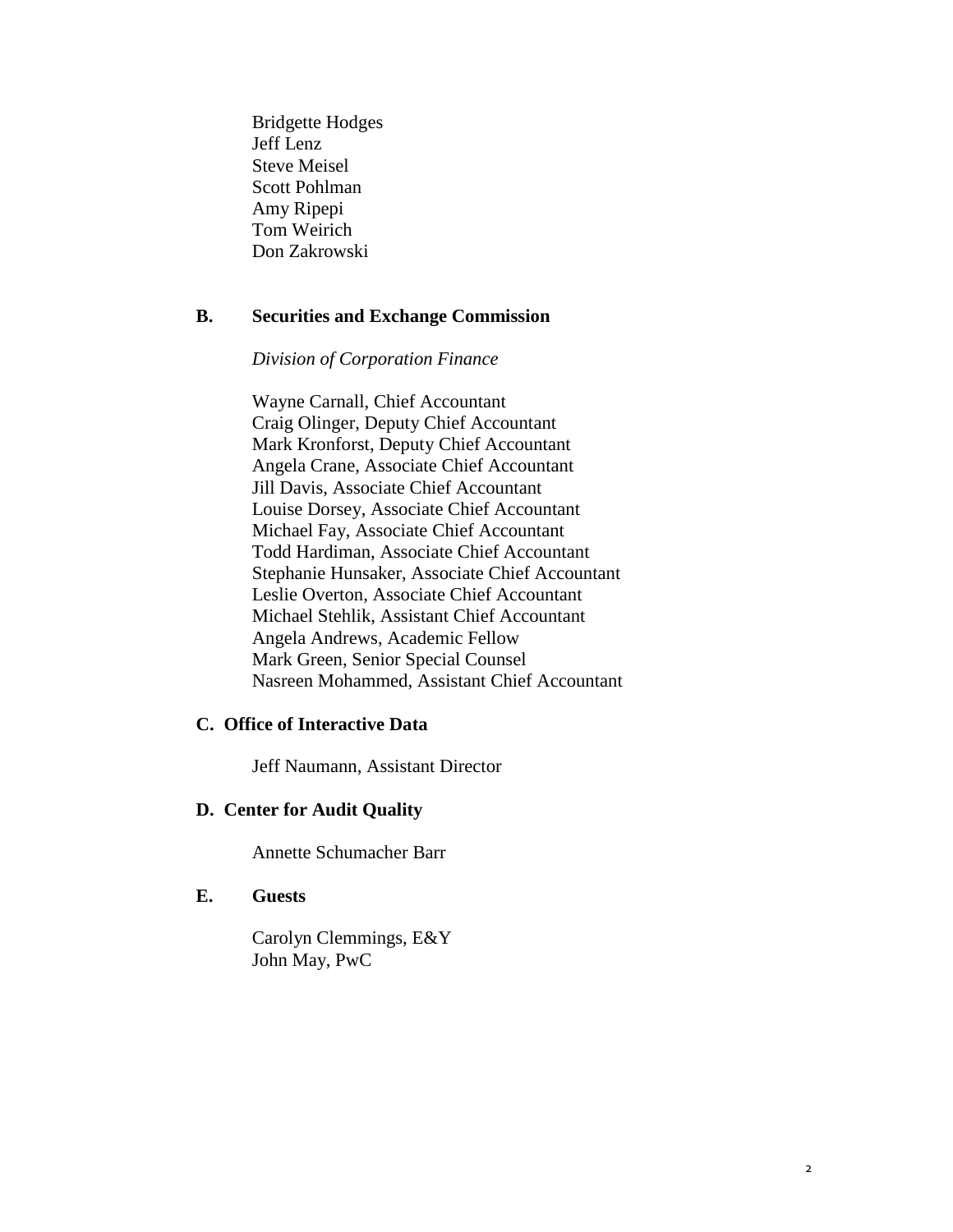## **II. DIVISION OF CORPORATION FINANCE PERSONNEL AND ORGANIZATIONAL UPDATE**

## **A. Personnel Changes**

Wayne Carnall announced the following personnel changes in Division:

- [Paula Dubberly](http://www.sec.gov/news/press/2010/2010-125.htm) was named the Division's new Deputy Director of Policy and Capital Markets. Ms. Dubberly will oversee two new offices in the Division, one focused on asset-backed securities and other structured finance products, the second focused on new securities products and capital market trends.
- Angela Andrews is the Division's new Academic Fellow. During her fellowship, Ms. Andrews will assist in analyzing and evaluating data for IFRS-related projects, among other activities. Ms. Andrews obtained her PhD from Michigan State and is an assistant professor at Wayne State University.
- Joel Levine, formerly the Assistant Director, Office of Interactive Disclosure, has returned to the Division as an Associate Chief Accountant. Mr. Levine will be working on IFRS-related projects in the near term.
- Michael Fay, Associate Chief Accountant, has been assigned to the Division's Regulatory Policy group working with Deputy Chief Accountant Mark Kronforst.
- [Brian Breheny,](http://www.sec.gov/news/press/2010/2010-158.htm) the Deputy Director for Legal and Regulatory Policy, has left the Division. His position has not yet been filled.

### **B. New Division Offices**

On July 16, 2010, the Division [announced](http://www.sec.gov/news/press/2010/2010-124.htm) the creation of three specialized offices to enhance its disclosure review and policy operations. The new offices will focus on (1) large financial services companies, (2) asset-backed securities and other structured products and (3) new securities products and capital markets trends. Mr. Carnall described the office (and twelfth industry group) that will focus on large financial services companies – including the largest banks, but excluding the insurance companies. As it will be concentrating on the largest financial services companies, the number of companies that will be assigned to this group will be significantly less than the other 11 AD groups. The smaller number of registrants will allow the SEC staff in the new office to perform more "continuous reviews" – the review of all filings shortly after the filing is made. In addition, Mr. Carnall explained that this office plans to explore new approaches to performing filing reviews. One such method might be to engage in an ongoing dialogue with its registrants. As an example, Mr. Carnall observed that the SEC staff might meet periodically with certain registrants to discuss staff comments on the filing.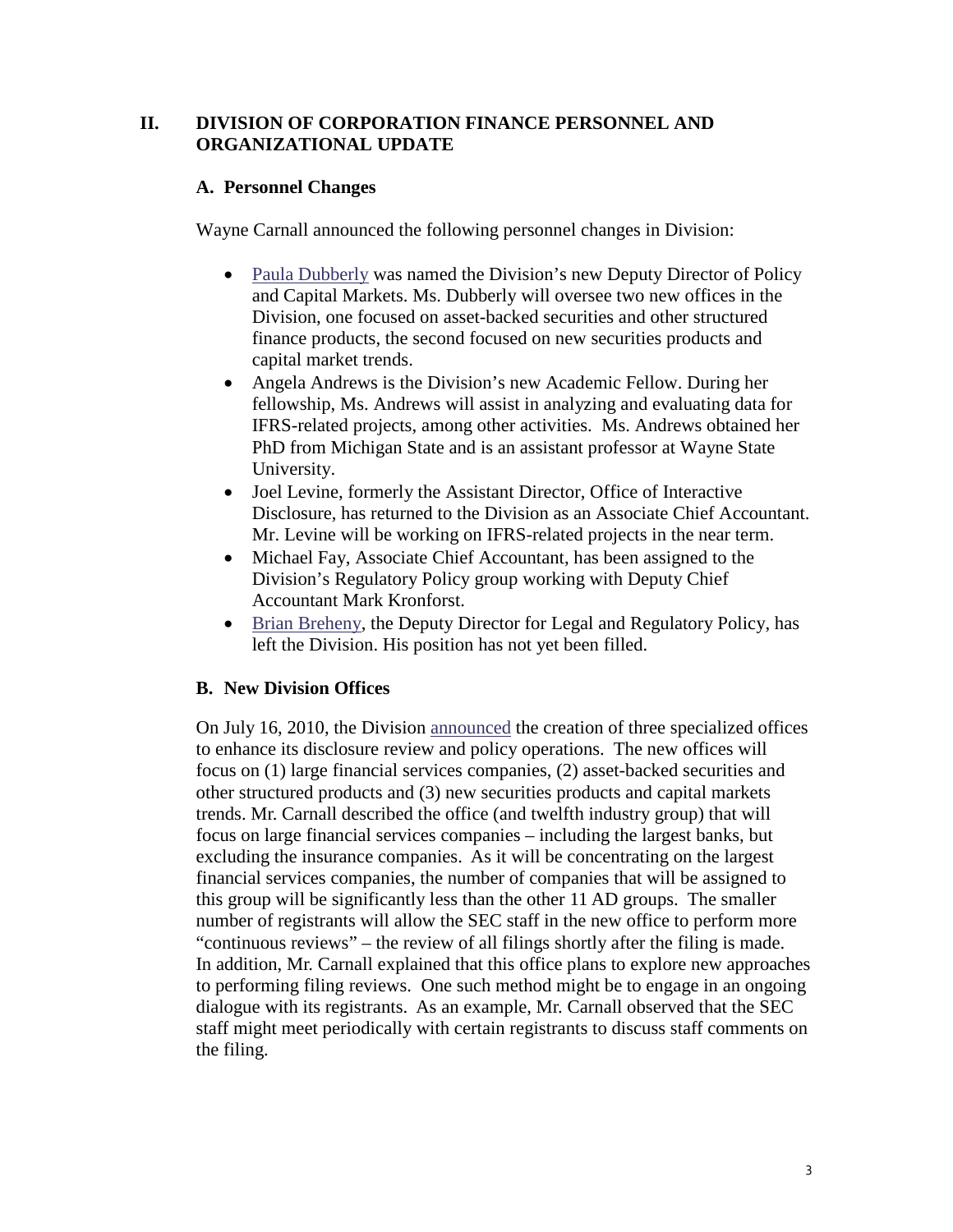Mr. Carnall noted that the large financial services companies office may not be fully operational until 2011 because key staff positions will need to be filled and various operational aspects will need to be addressed.

## **III. CURRENT FINANCIAL REPORTING MATTERS**

#### **A. Implications of the Dodd-Frank Act**

Mr. Carnall shared the following observations regarding financial reporting implications of The Dodd-Frank Wall Street Reform and Consumer Protection Act (Dodd-Frank Act):

### • **Section 404(b) of the Sarbanes-Oxley Act of 2002 (SOX)**

The SEC's final rul*e, [Internal Control over Financial Reporting in](http://sec.gov/rules/final/2010/33-9142.pdf)  [Exchange Act Periodic Reports of Non-Accelerated Filer](http://sec.gov/rules/final/2010/33-9142.pdf)*s, exempts nonaccelerated filers from Section 404(b) of the Sarbanes-Oxley Act of 2002. Mr. Carnall noted that non-accelerated filers are not required to comply with Section 404(b) of SOX by statute.

Members of the Committee noted that they had received inquiries concerning the scope of the exemption **-** specifically, whether any issuer with public float below \$75 million would be exempt from 404(b) of SOX. The staff noted that the Commission's rules are specific to issuers that are neither accelerated filers nor large accelerated filers as those terms are defined in Exchange Act Rule 12b-2. Further, the accelerated filer exit provisions specify that an accelerated filer does not become a nonaccelerated filer unless its worldwide public float decreases below \$50 million at the annual measurement date. The Committee suggested the SEC staff re-emphasize the interplay of the accelerated filer exit provisions and Section 404(b) compliance, perhaps in a Compliance & Disclosure Interpretation (CDI).

## • **Dodd-Frank Act Section 1504,** *Disclosure of Payments by Resource Extraction Issuers*

This provision of the Act requires the SEC to issue rules requiring SEC registrants to disclose payments made to foreign governments and the US Federal Government in their annual reports. The Dodd-Frank Act requires the SEC to issue a final rule no later than 270 days from July 21, 2010 (the date of enactment). The SEC has indicated that it intends to propose related disclosure rules in the fourth quarter of 2010 and adopt final rules in the first quarter of 2011. Accordingly, it is unlikely that the new rules would be effective in time for the 2010 Form 10-K filings of calendar year registrants.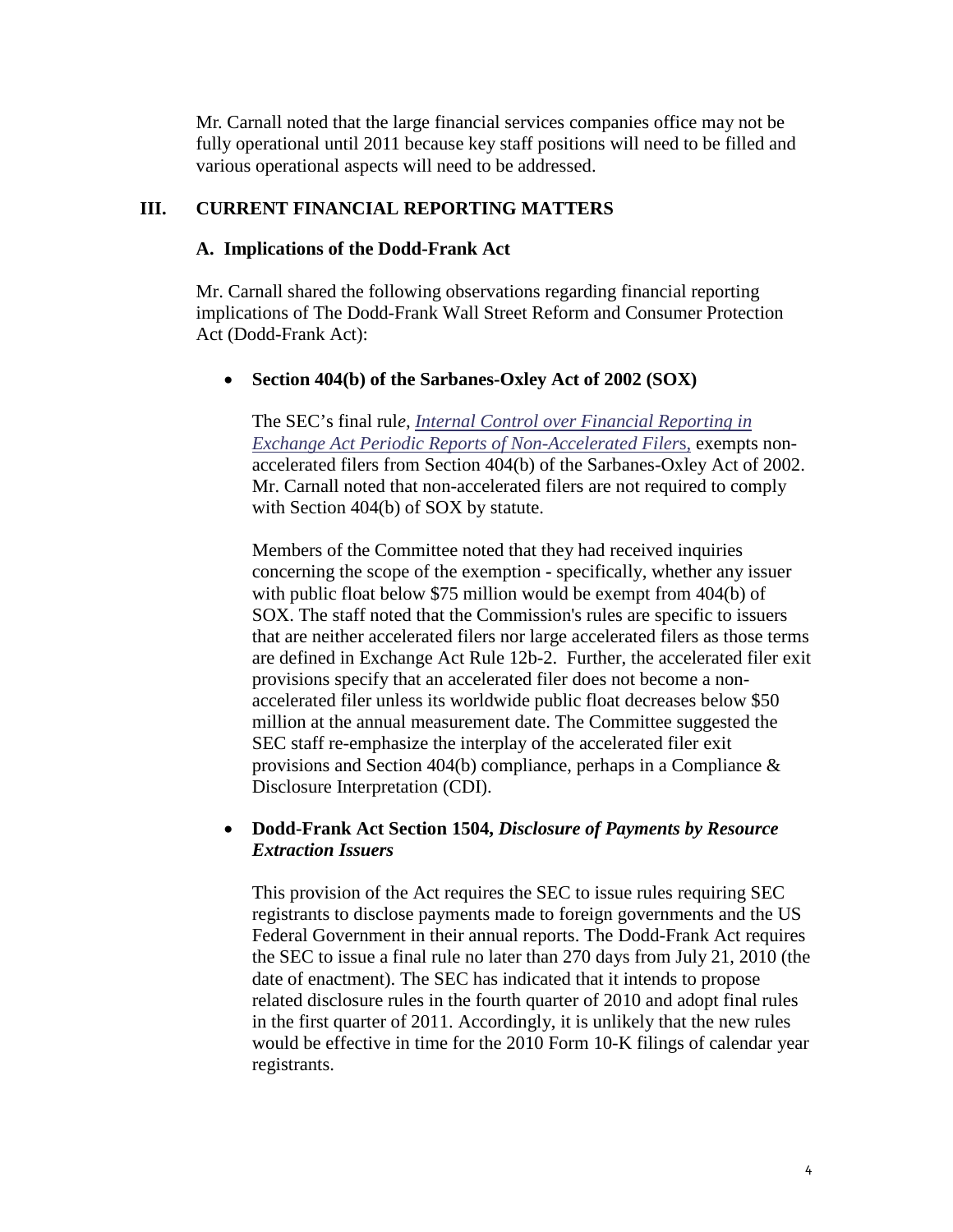## • **Dodd-Frank Act Section 1503,** *Reporting Requirements Regarding Coal or Other Mine Safety*

This provision of the Act requires SEC registrants that operate mines directly or through a subsidiary to disclose certain mine safety information in their periodic filings. The Act does not require the SEC to issue new rules to implement the provisions of this Section, although the SEC is authorized to do so. The SEC currently plans to propose rules regarding disclosure of mine safety information in November to December 2010 timeframe. Section 1503 took effect on August 20, 2010 and registrants will be required to comply in their periodic reports filed after this date.

*Note: [The SEC website contains a detailed timeline for the Commission's implementation of the Dodd -Frank Act. See [http://sec.gov/spotlight/dodd](http://sec.gov/spotlight/dodd-frank.shtml)[frank.shtml.](http://sec.gov/spotlight/dodd-frank.shtml)]*

#### **B. Loss Contingency Disclosures**

Mr. Carnall noted that the SEC staff continues to focus on loss contingency disclosures and whether companies are in compliance with the existing requirements of GAAP for contingent losses (ASC 450, *Contingencies* (formerly SFAS No. 5)). In particular, Mr. Carnall noted that the staff is seeking to determine registrants' compliance with the existing GAAP requirement to disclose, if significant, the amount or range of reasonably possible losses in excess of the amount accrued. Additionally, upon the announcement of a material settlement, the SEC staff may review prior period disclosures and make inquiries of registrants to understand (1) whether appropriate disclosure was made if the contingent loss was reasonably possible as of previous reporting dates, and (2) whether any related accruals were appropriately recognized (and disclosed in MD&A if necessary) in the period the contingent loss became probable and reasonably estimable. Additionally, the staff may inquire about periods in which the company recognizes the expense.

Mr. Carnall also commented that the loss contingency disclosure requirements of GAAP and Item 103, *Legal Proceedings*, of Regulation S-K have different objectives. Mr. Carnall observed that attempts to satisfy both objectives through an integrated set of disclosure often result in lengthy factual recitations rather than focusing on the underlying loss contingency, the related exposure and the likelihood of a loss.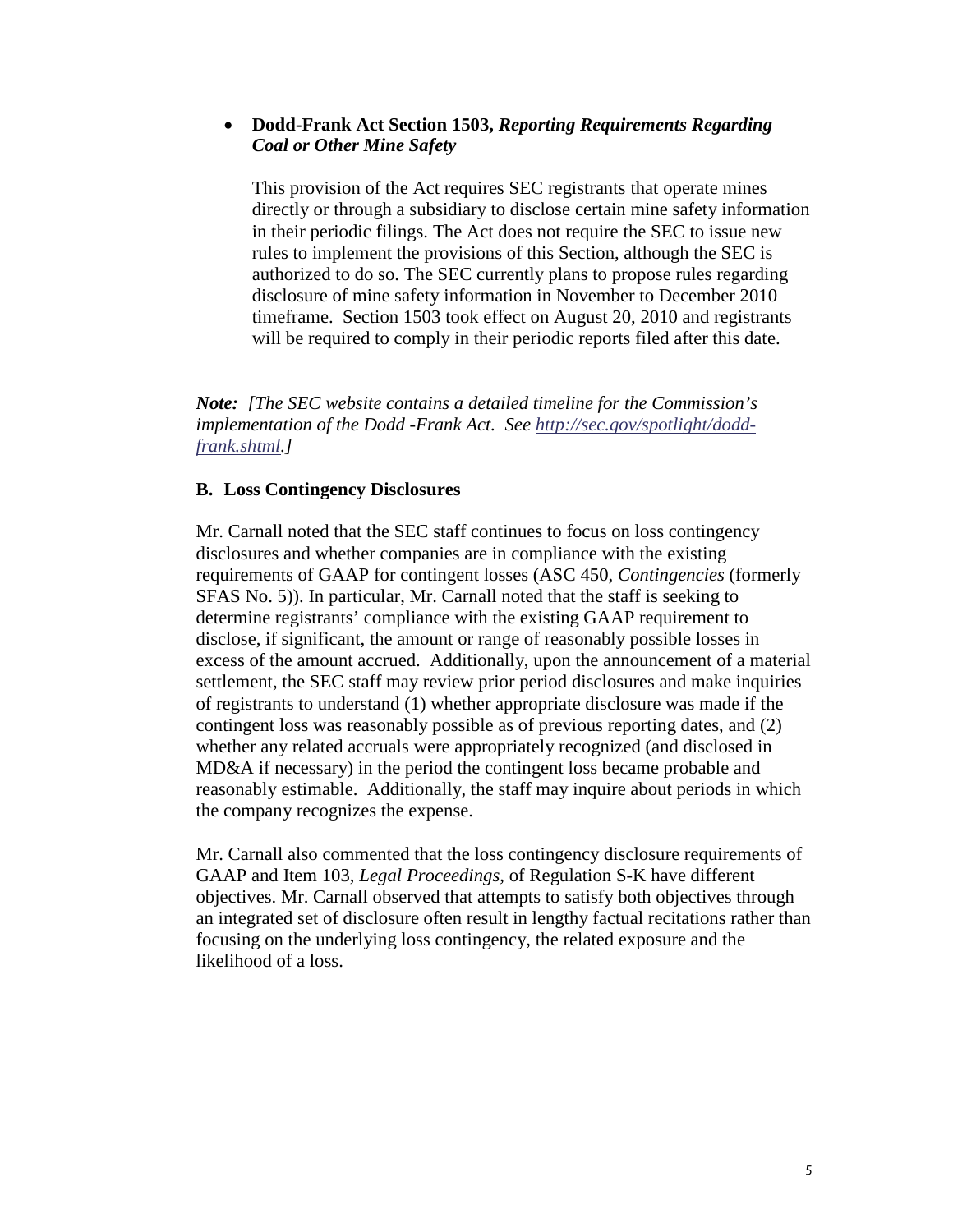### **C. Non-GAAP Financial Measures**

Mr. Carnall summarized recent SEC staff comments on non-GAAP financial measures, including:

- It is inappropriate to present a full non-GAAP income statement in an SEC filing. (Question 102.1 of the [CDIs on Non-GAAP Financial Measures](http://sec.gov/divisions/corpfin/guidance/nongaapinterp.htm) states that such presentation attaches undue prominence to the non-GAAP information.)
- The prohibition on presenting non-GAAP financial measures with greater prominence than GAAP measures encompasses both the order of presentation and the degree of emphasis. For example, the SEC staff may challenge a discussion of non-GAAP financial measures that significantly exceeds the length of the discussion of the corresponding GAAP measures.
- The presentation of a non-GAAP financial measure should clearly describe the nature of any adjustments to a standard measure and should not describe an adjusted measure using terminology that would imply it is an unadjusted measure. For example, a measure that includes adjustments to the standard definition of EBITDA should not be labeled "EBITDA". (See Question 103.01 of the [CDIs on Non-GAAP Financial Measures](http://sec.gov/divisions/corpfin/guidance/nongaapinterp.htm))
- If a registrant has a GAAP net loss but discloses non-GAAP net income, any presentation of non-GAAP earnings per share should be based on, or accompanied by a presentation of, non-GAAP diluted earnings per share that gives effect to any dilutive potential common shares outstanding even if they were antidilutive to the computation of diluted GAAP loss per share.

Mr. Carnall also commented that the SEC staff may listen to earnings and analysts calls to learn about a company and may issue comments on a discussion of inappropriate financial measures. For example, the SEC staff may challenge the oral discussion or website disclosure of operating cash flow per share or other per share measures not in accordance with ASR 142, which states that per share data other than that relating to net income, net assets and dividends, should be avoided in reporting financial results.

## **D. Article 11 Pro Forma Financial Information for an Acquired Foreign Business**

When a US domestic issuer acquires a foreign business, the acquired business' financial statements presented to comply with Rule 3-05 of Regulation S-X (Rule S-X 8-04 for smaller reporting companies) may be prepared on a comprehensive basis other than U.S. GAAP (e.g., IFRS or local GAAP). Mr. Carnall commented that registrants are not required to separately present the conversion of the acquired foreign business's balance sheet and income statement to US GAAP in the pro forma adjustments. The SEC staff will not object if the adjustments to conform to US GAAP and the purchase accounting adjustments are combined for purposes of presentation in the pro forma information.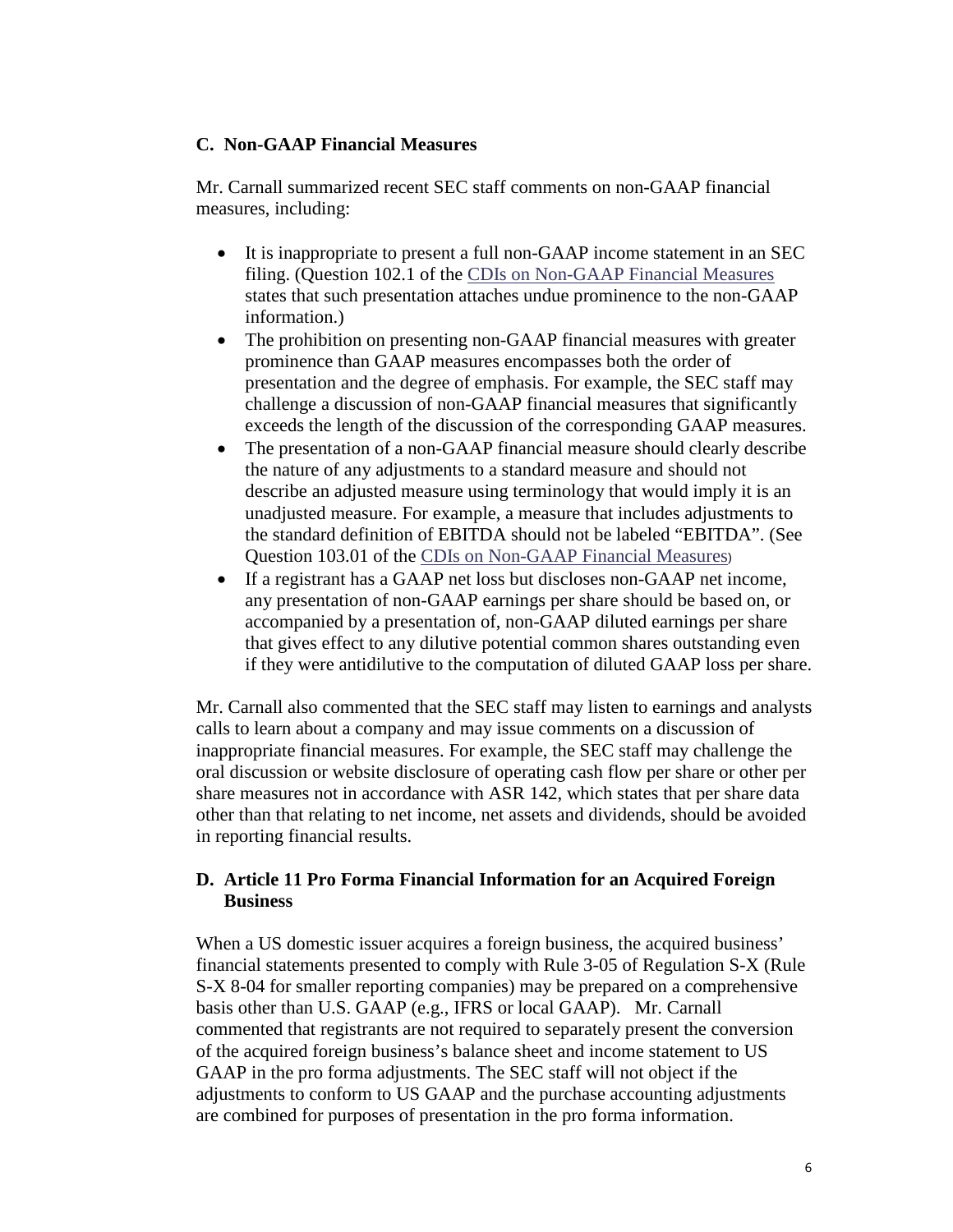Mr. Carnall also noted that all the columns in the pro forma information should be presented using the reporting currency of the SEC registrant. Accordingly, the balance sheet and income statement of an acquired foreign business usually should be converted to the reporting currency to allow the pro forma columns to sum. The pro forma presentation should disclose the basis for the conversion either in narrative form or in a supplemental schedule to the pro forma information.

# **E. Venezuela**

Considering the continued deterioration of economic conditions, Mr. Carnall emphasized the need for disclosure by any company with potential material exposure to further devaluations of the Venezuelan currency. Mr. Carnall had commented on the recommended disclosures in the April 2010 Committee meeting. Highlights of the April 2010 meeting are available at: [http://thecaq.org/resources/secregs/pdfs/highlights/2010\\_0406\\_Highlights.pdf.](http://thecaq.org/resources/secregs/pdfs/highlights/2010_0406_Highlights.pdf)

# **IV. IFRS WORK PLAN**

Mr. Carnall noted that the Division staff is spending substantial time on the IFRS Work Plan. This work includes a review/analysis of financial statements of some of the largest companies in the world that use IFRS – both registrants and non registrants. One of the objectives of this project is to evaluate whether significant jurisdictional or other differences in the application of IFRS exist. The SEC staff will issue a progress report on the Work Plan in October 2010. Mr. Carnall indicated that this financial statement review project will not be completed until 2011.

# **V. XBRL**

SEC XBRL rules required large accelerated filers with worldwide public float greater than \$5 billion to detail tag financial statement notes and schedules for periods ending on or after June 15, 2010. Members of the Committee conveyed observations about the difficulties and delays many of these registrants encountered in their first detail XBRL tagging. Members of the Committee again expressed concern about the potential adverse effects of the XBRL timing requirements on the quality of financial reporting because of the incremental time required to reflect changes to the draft financial statements in the XBRL data. Specifically, members of the Committee noted that there could be as much as a 24-48 hour turnaround period to update the XBRL information for changes to the draft financial statements. As a result, registrants may decline to revise financial statements in response to comments from the audit committee and independent auditors.

Mark Green commented that the rules anticipated a learning curve in XBRL implementation. Mr. Green noted that the SEC rules addressed potential XBRL filing issues by (1) requiring the largest companies to implement XBRL reporting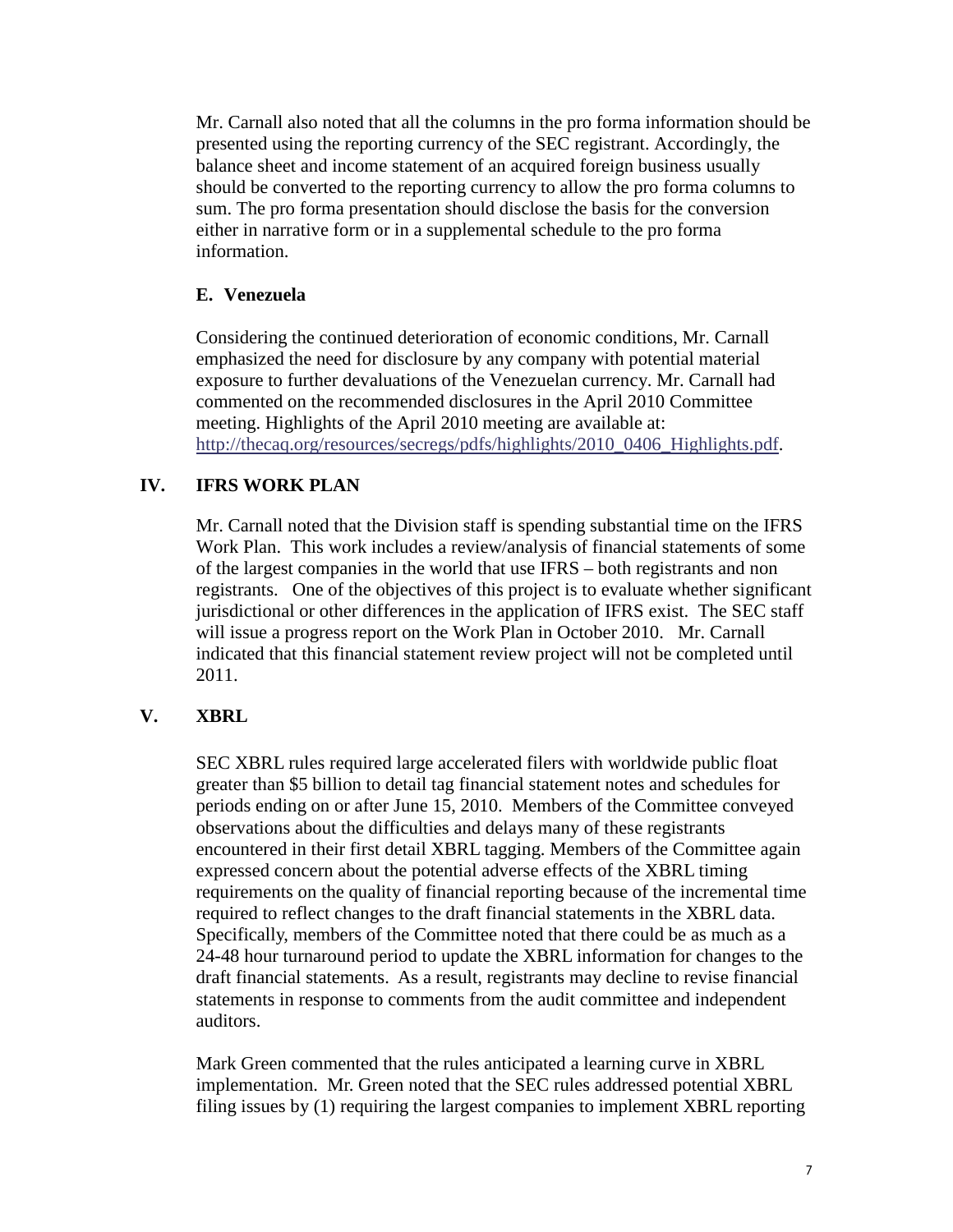first as part of a three-year phase-in, (2) providing a 30 day grace period for a registrant's first block tagged and detail tagged XBRL flings and (3) permitting registrants to request a hardship exemption. Mr. Green noted the SEC staff will continue to monitor the XBRL filing process. Jeff Naumann noted that the SEC staff also plans to communicate overall XBRL filing observations from its reviews. Although some comments may be communicated to individual registrants, the majority of XBRL comments will be made through a summary report on observations from all XBRL filing reviews.

Members of the Committee encouraged the SEC staff to closely monitor the resolution of the recent XBRL challenges in succeeding period reports and consider whether any adjustments to the SEC's XBRL reporting deadlines and requirements are warranted.

Mr. Green also highlighted that the Division issued updated Interactive Data CDIs on September 17, 2010 to clarify transition to XBRL reporting. The CDIs are consistent with April and June 2010 XBRL discussions with the Committee. The Interactive Data CDIs are available at: [http://www.sec.gov./divisions/corpfin/cfguidance.shtml#interactivedata.](http://www.sec.gov./divisions/corpfin/cfguidance.shtml#interactivedata)

Wayne Carnall added that foreign private issuers that use US GAAP and have a float in excess of \$5 billion that block tagged in their December 31, 2009 20-F would be required to detail tag interim information for periods after June 15, 2010 that are provided to comply with Form 20-F Item 8.A.5 nine month updating requirement. While the adopting release could be read to imply that a company would have one year to do block tagging, the regulation text is clear that for periods after June 15, 2010 detailed tagging is required.

## **VI. SEC STAFF AND OTHER INITIATIVES**

#### **A. Financial Reporting Manual (FRM)**

The next update to the Division's Financial Reporting Manual (FRM) is expected to be issued soon, with updates dated as of June 30, 2010. Another FRM update, with updates dated September 30, 2010, is planned for later in the fall. By the FRM update in March 2011 (with updates dated December 31, 2010), the Division expects to complete the incorporation of selected past Committee Highlights.

*[Note: On October 1, the SEC staff issued its quarterly update of the FRM. The revisions include updates for issues related to Regulation S-X Rule 3-09, Rule 3- 10, and Rule 3-16, as well as other changes. The revisions are reflected as of June 30, 2010 and therefore do not reflect items attributable to the Dodd-Frank Act.]*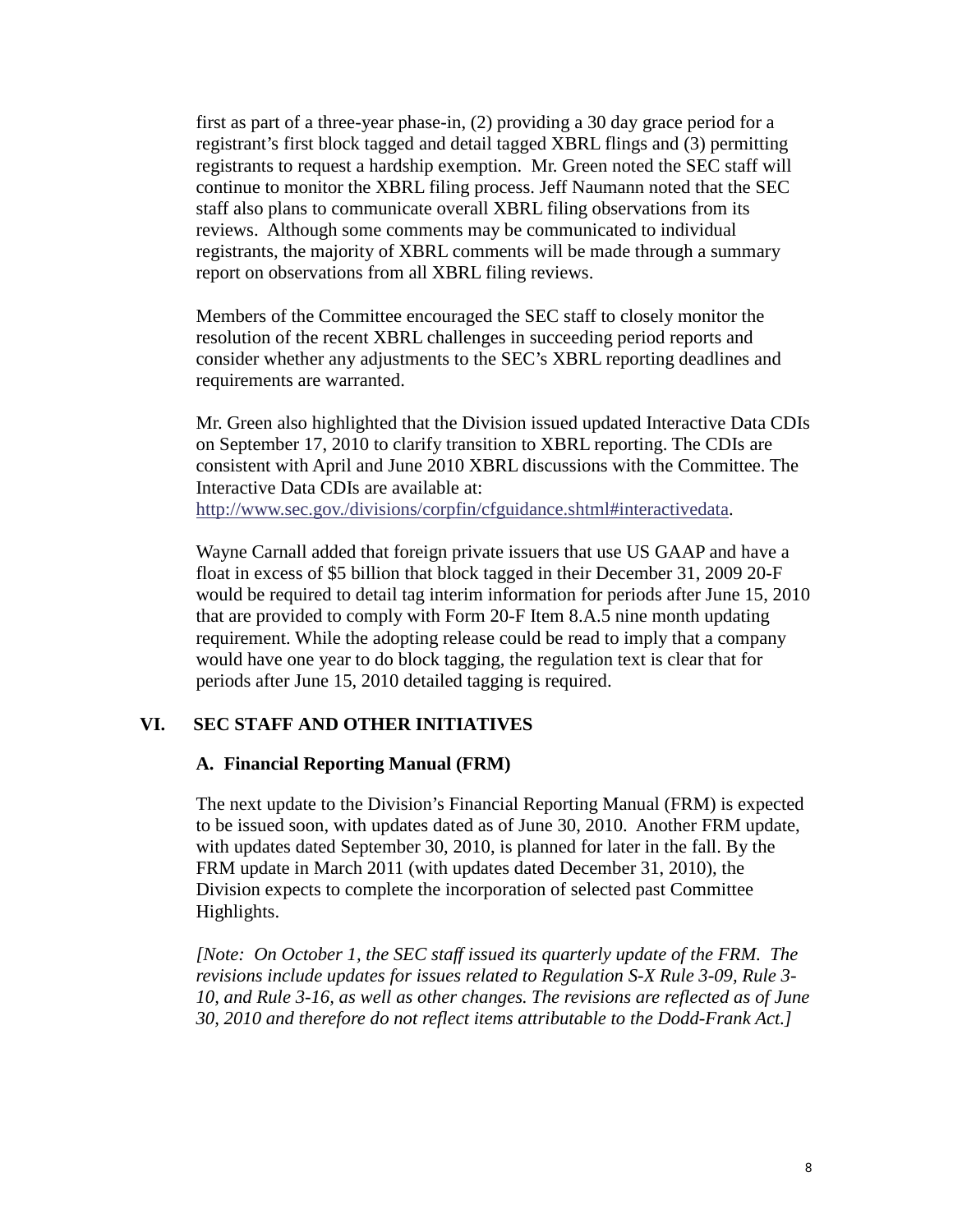#### **B. CDIs Regarding Consents from Securities Ratings Agencies**

Section 939G of the Dodd-Frank Act repealed Securities Act Rule  $436(g)$ , which previously exempted nationally registered statistical ratings organizations (NRSRO) from being considered experts when their securities ratings were used in a registration statement under the Securities Act. The Division issued [Securities](http://www.sec.gov./divisions/corpfin/guidance/securitiesactrules-interps.htm)  [Act Rules CDIs](http://www.sec.gov./divisions/corpfin/guidance/securitiesactrules-interps.htm) 233.04 to 233.08 in response to the Dodd-Frank Act to clarify when a NSRSO is required to provide its consent. CDI 233.04 states the NRSRO's consent would be required if the issuer includes the credit rating in its registration statement or Section 10(a) prospectus (directly or through incorporation by reference), unless the rating information is included only for the purpose of satisfying disclosure requirements ("issuer disclosure-related ratings information"). The CDI cites the following as examples of issuer disclosurerelated ratings information: disclosure of a credit rating in the context of a risk factor discussion, changes to a credit rating, MD&A discussion of the liquidity of the registrant, the cost of funds for a registrant, or the terms of agreements, including potential support to variable interest entities, that refer to credit ratings. Members of the Committee noted that issuers frequently have questions regarding whether or not a particular disclosure would trigger a consent requirement and about progress toward a solution for asset-backed issuers at the expiration of the 6 month transition period provided by the SEC staff in July 2010. Mr. Carnall thanked the Committee for sharing their concerns. Given the nature of the issue, he recommends that companies discuss the issue with their legal counsel and if necessary, questions can be directed to the Office of Chief Counsel.

## **VII. CURRENT PRACTICE ISSUES**

#### **A. Financial Statements of "Lower Tier" Companies**

The SEC staff has previously addressed whether financial statements of "lower tier" entities (i.e., acquirees and equity investees) are required with respect to entities for which financial statements are required under S-X Rules 3-05, 3-09, 3- 10 and 3-16 (and any corresponding rules applicable to smaller reporting companies). Topic 2, *Other Financial Statements Required*, of the FRM provides much of the interpretive guidance.

The SEC staff has not provided similar interpretive guidance with respect to acquired real estate operations for which financial information is required under S-X Rule 3-14. If a registrant acquires real estate operations whose financial statements include either recently acquired properties or investments in real estate that are accounted for under the equity method, the Committee questioned whether S-X Rule 3-14 requires any financial information with respect to such "lower tier" real estate operations. Mr. Olinger commented that such fact patterns do not arise often and the appropriate financial presentation should be determined